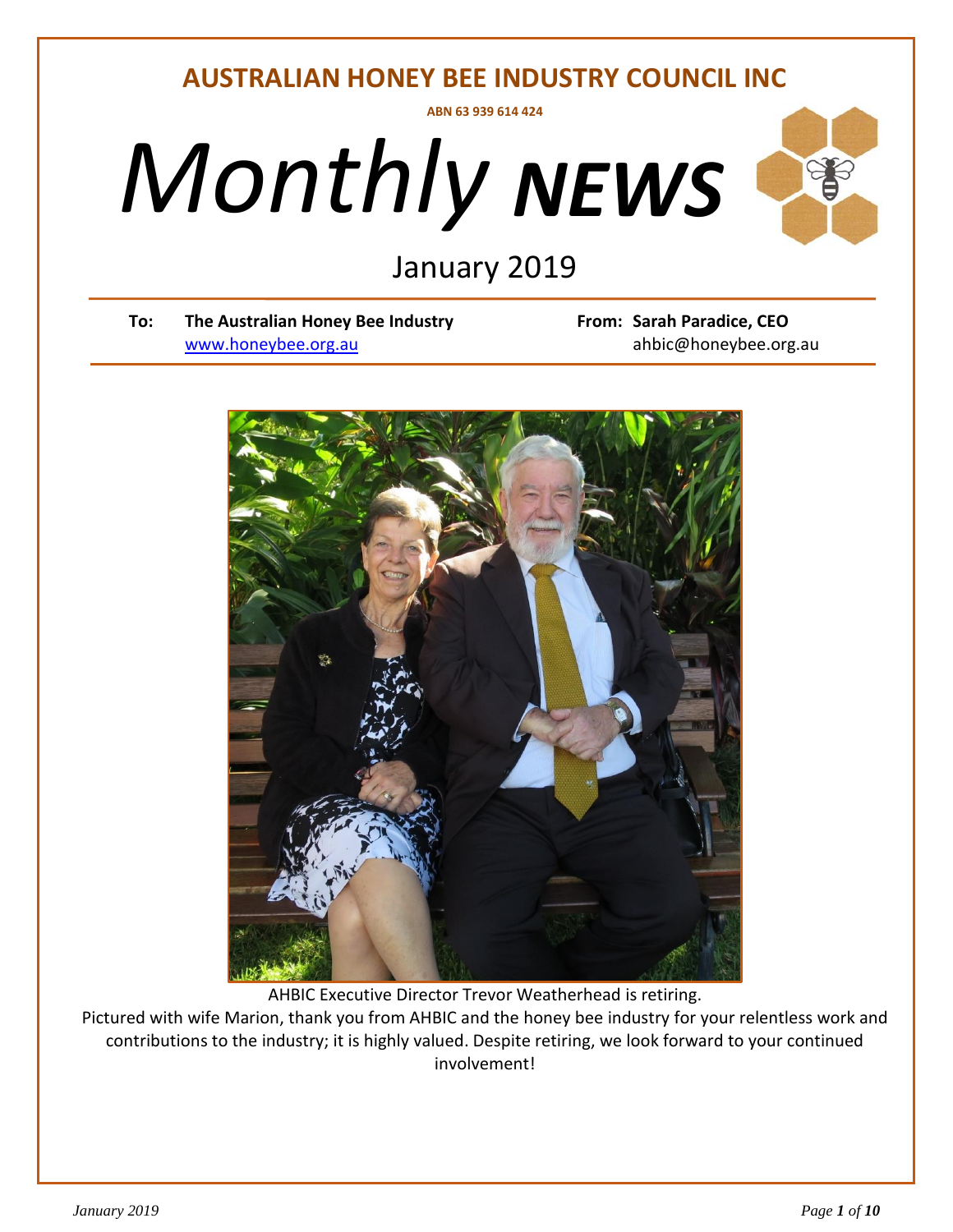

## **Welcome to 2019!**

## **We have new contact details so please update your records: PO Box 42, Jamison Centre, Macquarie ACT 2614 Ph: 0402 467 780**

## **CONTENTS**

- **Page 4 Note from Chair Peter McDonald**
- **Page 5 Note from CEO Sarah Paradice**
- **Page 5 AGM details**
- **Page 6 Aussie Farms Repository Map**
- **Page 7 General News and Links**
- **Page 8 New chemical registrations**
- **Page 10 Friends of AHBIC Voluntary Contribution Form**

**Welcome to 2019! We wish all beekeepers a Happy New Year and wish you all the very best in 2019.**

*All rights reserved. This publication is copyright and may not be resold or reproduced in any manner (except excerpts for bona fide study purpose in accordance with the Copyright Act) without the prior consent of the Publisher. Every effort has been made to ensure that this newsletter is free from error or omissions. However, the Publisher, or its respective employees or agents, shall not accept responsibility for injuries, loss or damage occasioned to any person acting or referring from action as a result of the material in this newsletter whether or not such injury, loss or damage is in any way due to any negligent act or omission, breach of duty or default on the employees or agent*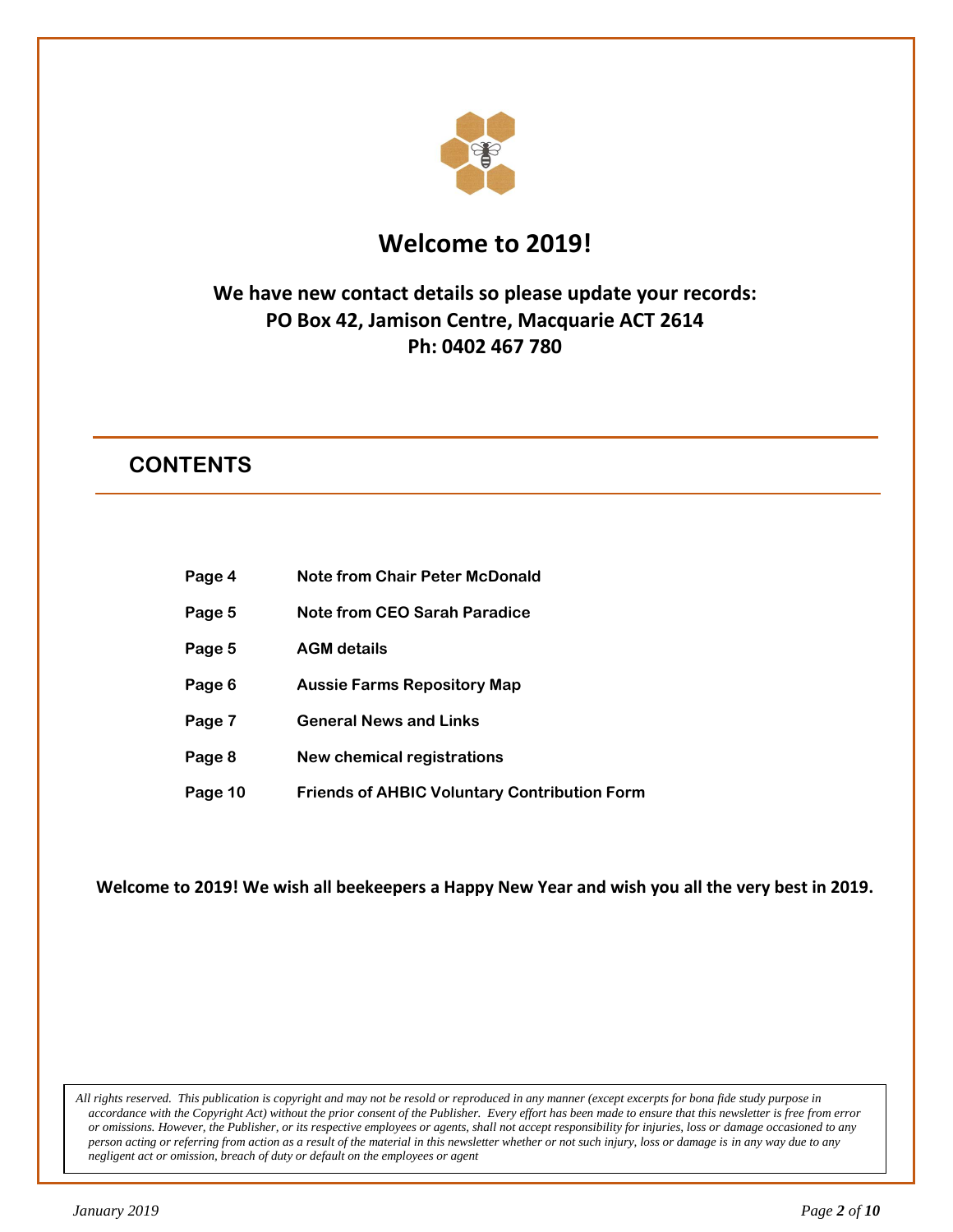## AUSTRALIAN HONEYBEE INDUSTRY COUNCIL INC

**ABN 63 939 614 424**



The Australian Honey Bee Industry Council (AHBIC) is the **Peak Industry Body for the Australian Beekeeping Industry** working for all within our industry including

**honey producers, honey packers, pollinators, queen bee breeders, equipment manufacturers/suppliers**.

We urge beekeepers to support those

Packers, Queen Bee Breeders, Equipment Manufacturers/Suppliers who contribute to AHBIC.

The following list recognises contributions received since

### **1 February 2018**

A number of generous Contributors wish to remain anonymous

**Thank you to all our contributors & supporters***.* **AHBIC appreciates your generous & ongoing support.**

## **Friends of AHBIC - Voluntary Contributions**

#### **PLATINUM PLUS**

#### **PLATINUM**

Capilano Honey Ltd Beechworth Honey Enterprises P/L Wheen Bee Foundation

#### **GOLD PLUS**

Baker Beekeeping Pty Ltd Sterling Kershaw & Co

#### **GOLD**

Australian Honey Products P/L Aust Maunuka Honey Assoc Ltd Clarke, RK & AM Cotton, Allan & Michelle Hampel, SJ & SM Weerona Apiaries

#### **SILVER**

Arnts, Rob & Steff Amateur Beekeepers Assn of NSW Australian Quality Honey P/L (Blue Hills Honey) Bee Services Bees Neez Apiaries BeeWise Bowman, Phillip & Theresa Boyd Apiaries Pty Ltd Brenton, Daryl Bush Honey (J & J Midgley) Cairns District Beekeeping Assoc Casey, Cooper Davies Apiaries Gells' Honey Maryborough Honey Producers of Australia P/L Jensen, Rick Kuyan Apiaries Le Feuvre, Danny Linklater-Steele, James Manuka Life Pty Ltd McDonald, Peter & Michelle Mitchie, Robert & Raelene Saxonbee Enterprises Southern (Tas) Beekeepers Assoc Zadow-IM & MJ Zadow Trust

#### **BRONZE**

Desert Breeze Honey Dewar, RJ & MJ Kennett Apiaries (SA) Pty Ltd Lutze, Brett & Lynda Masters, Neil Pure Peninsula Honey Walkabout Apiaries

#### **COPPER**

AB's Honey Barnes Apiaries Pty Ltd Bayside Beekeepers Assoc Inc Bee Scientifics (Jody Gerdts) Bec's BeeHive Beekeeping **Supplies** Bricknell, Jack Briggs, David Clifford, David Cooper, Barry Curless, David Dewar, Paula Frost, Liz Gold Coast Amateur Beekeepers Society Ltd Gustare Honey Australia Hampson, Terry (Daybreak Apiaries) Hum Honey (Leisa Sams) Ipswich & West Moreton Beekeepers Assoc Inc Jordan, Corinne McDonald, Robert Northside Beekeepers Assoc NT Bees (Aust) Pty Ltd Oldroyd, Ben & Madeleine

Beekman Porter, ML & DJ Quality Beekeeping Supplies Redpath's Beekeeping Supplies Ridley Bee Products Rudder, Janine (JBR Bees) Ruge, Clinton Stokes, Peter Trigg, Margaret Watson, James Weatherhead, Trevor & Marion Westlands Honey Beverley WA

#### **OTHER**

Beechworth Honey Pty Ltd *(on behalf of some producer-suppliers)* Davey, Robin Godman, Phil Knox, Kathy Verrenkamp, Leonard West-Bee Honey

**NON-PUBLISHED Value**

Faithful, Mark Moggill Honey

**HONEY PRODUCERS**

Abbott, B & Proudford, R Active Medicinal Honey Costa, Daniel (Costa Honey) Harvey, Andrew Hooper Honey (Ben Hooper)

Hoskinson, HL & HM MacGibbon, Kevin Naicol Pty Ltd Ruge Honey Shaw, Robert Targett, Stephen

#### **PRODUCER/PACKERS**

Australia's Manuka P/L Australian Quality Honey P/L (Blue Hills Honey) Backyard Beekeeping Ballarat Bee Happy Apiaries Heritage Honey (P & T Norris) Honey I'm Home (T. Campbell) R.Stephens Apiarists

**BEEKEEPING GROUPS**

Ballarat Regional Beekeepers Inc

**BEEKEEPING EQUIPMENT** 

 **MANUFACTURER/SUPPLIER** Ecrotek Schutz Australia Pty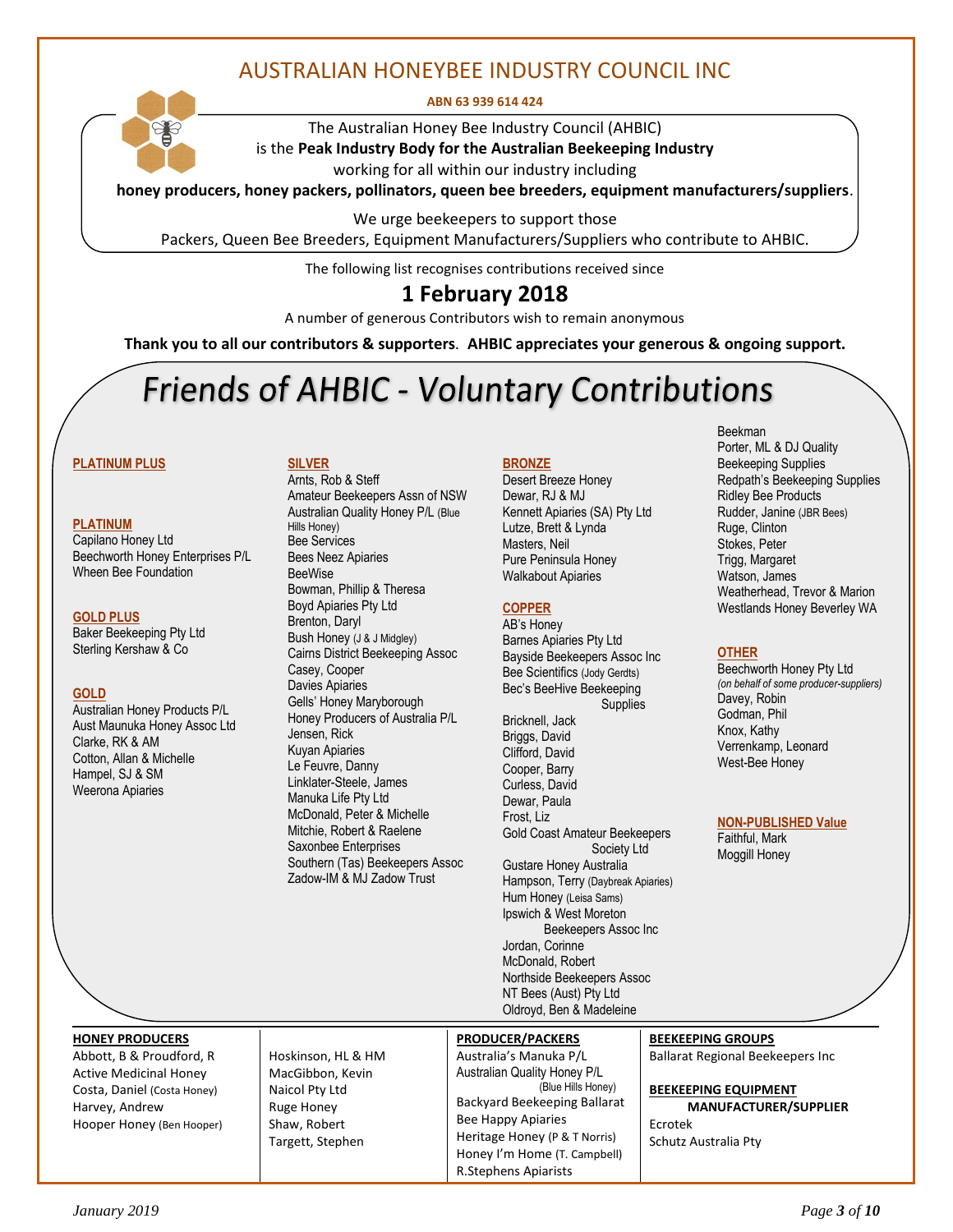#### **NOTE FROM CHAIR, PETER McDONALD**



Happy New Year and welcome to 2019, I certainly hope it is good for you all individually and for our industry.

We have some big issues to focus on in this coming and future years to ensure our Honey Bee industry continues to thrive in an ever more challenging environment.

Some of these issues include:

- Fraudulent honey is and always has been a major focus for AHBIC. We are considering many actions in conjunction with other parties, none of which are quick to implement. Some include further research into our unique Australian honeys, a certification scheme, more stringent testing methods and others. Any testing method/s need to be reliable, effective and MUST be enforceable. Trial by media is not the way to proceed.
- Promoting our honey bee industry and combating negative influences such as the recent animal activist Aussie Farms interactive map. We have a right to farm and this needs to be protected. More information further in the newsletter.
- Increasing our voluntary contributors, our "Friends of AHBIC", who provide the financial support AHBIC needs to continue representing the Honey Bee community in any issue that arises.

With the start of 2019 we have come to the stage of the retirement of Trevor Weatherhead as AHBIC Executive Director (ED). This heralds a new era as Trevor has been involved with AHBIC ever since its inception in 1997. He has had numerous roles throughout the organisation as a delegate from AHBIC member bodies, chair of subcommittees as well as this most recent role as the paid employee of AHBIC since 2012. Trevor's contribution to AHBIC has been outstanding. He has been instrumental in our many successes, especially in the role of ED. Supremely organised with an outstanding knowledge of issues and resolutions that have come and gone, he managed to keep everything under control and made sure all involved with AHBIC and the wider industry knew what was going on and what they had to do to contribute.

So, a very big thank you to Trevor from AHBIC. We are sad to see you leave the role but know we can continue to call upon both you & Marion for advice and comradeship in the future for anything to do with our Honey Bees.

This leads me to our replacement for Trevor, AHBIC's new CEO, Sarah Paradice. We welcome Sarah as she helps our organisation through the next period, making improvements and taking us forward. Sarah has a different skill set to Trevor and is new to the industry, but she has been picking it up quite quickly and is settling in well. I ask you all to make her feel welcome and assist her where you can.

Lastly on that point of helping. If anyone in our industry has ideas, skills and want to help then please contact any of the AHBIC Executive or Sarah to volunteer what you can.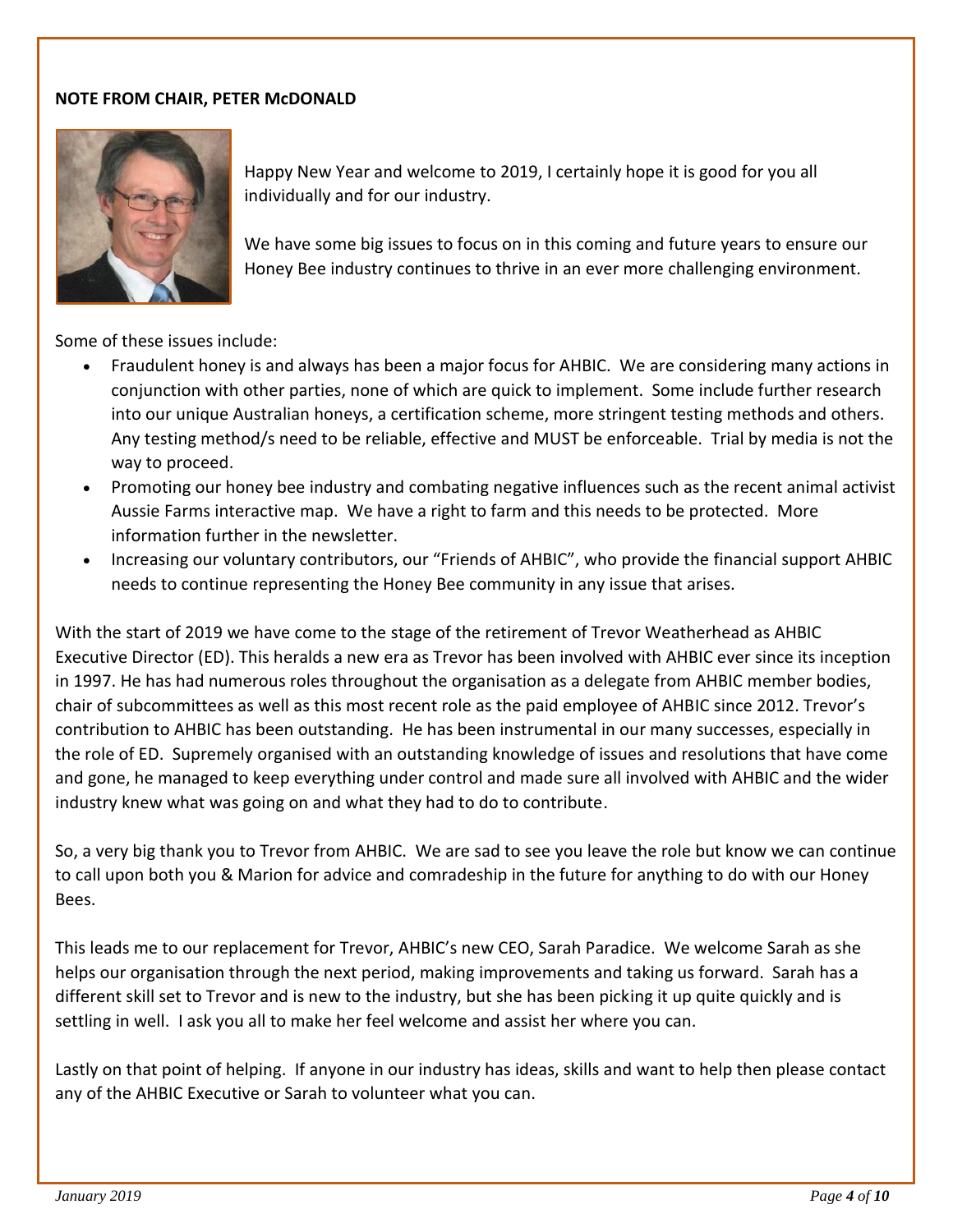#### **NOTE FROM CEO, SARAH PARADICE**



I commenced as CEO of AHBIC on 2<sup>nd</sup> January and would like to say at the outset that I couldn't have asked for a more thorough handover from industry stalwart Trevor Weatherhead and his trusty offsider Marion Weatherhead. It has been brilliant, thank you Trevor and Marion. That's not to say it may take me a while to get up to speed with all the issues and learn all the honeybee industry acronyms! I'm mindful I have very big shoes to fill with Trevor's retirement and I'm hoping I can keep him in the fray, his knowledge of the industry is enormous. I'd also like to thank AHBIC Chair Peter McDonald and the Executive for their support while I've settled in, its greatly

appreciated. Thanks to all stakeholders, members and beekeepers who have sent messages of welcome too; I'm feeling very lucky to be so warmly welcomed into the industry.

I have spent the last four years working in forestry for the Institute of Foresters of Australia and Australian Forest Growers and am excited to be joining the honey bee industry. I'm hoping that some of my contacts within forestry may help us improve access to floral resources, amongst other things. I live on a small farm about 35km from Canberra where I run beef cattle with my husband Jim who works in Canberra for the Department of Agriculture. I've set up a home office so AHBIC has new contact details as outlined on the first page of this news bulletin; please update your records if you haven't already done so.

Please feel free to call me or email anytime to introduce yourself; thanks to those who have already done so. I'll also try to contact you as well. I very much look forward to working with you all in 2019 and beyond.

#### **AGM DATES**

Annual conferences for 2019, in chronological order:

| New South Wales Apiarists Association             | 16 & 17 May - Bathurst                          |  |  |
|---------------------------------------------------|-------------------------------------------------|--|--|
| Bee Industry Council of WA                        | 24-25 May - Perth                               |  |  |
| Queensland Beekeepers Association                 | 30 May - 1 June - Bribie Island                 |  |  |
| <b>Victorian Apiarists Association</b>            | 4,5 & 6 June - Mildura                          |  |  |
| South Australian Apiarists Association            | 10-11 June – Adelaide<br>(note change of dates) |  |  |
|                                                   |                                                 |  |  |
| Tasmanian Beekeepers Association                  | 28 June - Launceston                            |  |  |
| Honey Packers and Marketers Association           | <b>TBA</b>                                      |  |  |
| National Council of Crop Pollination Associations | <b>TBA</b>                                      |  |  |
| Australian Queen Bee Breeders Association         | <b>TBA</b>                                      |  |  |
| Australian Honey Bee Industry Council             | 29 June - Launceston                            |  |  |

Due to AHBIC having to have changes to the Constitution lodged with the Western Australia Department of Commerce by 30 June, 2019 the Tasmanian Beekeepers Association conference and AHBIC AGM have been brought forward a week from the original dates.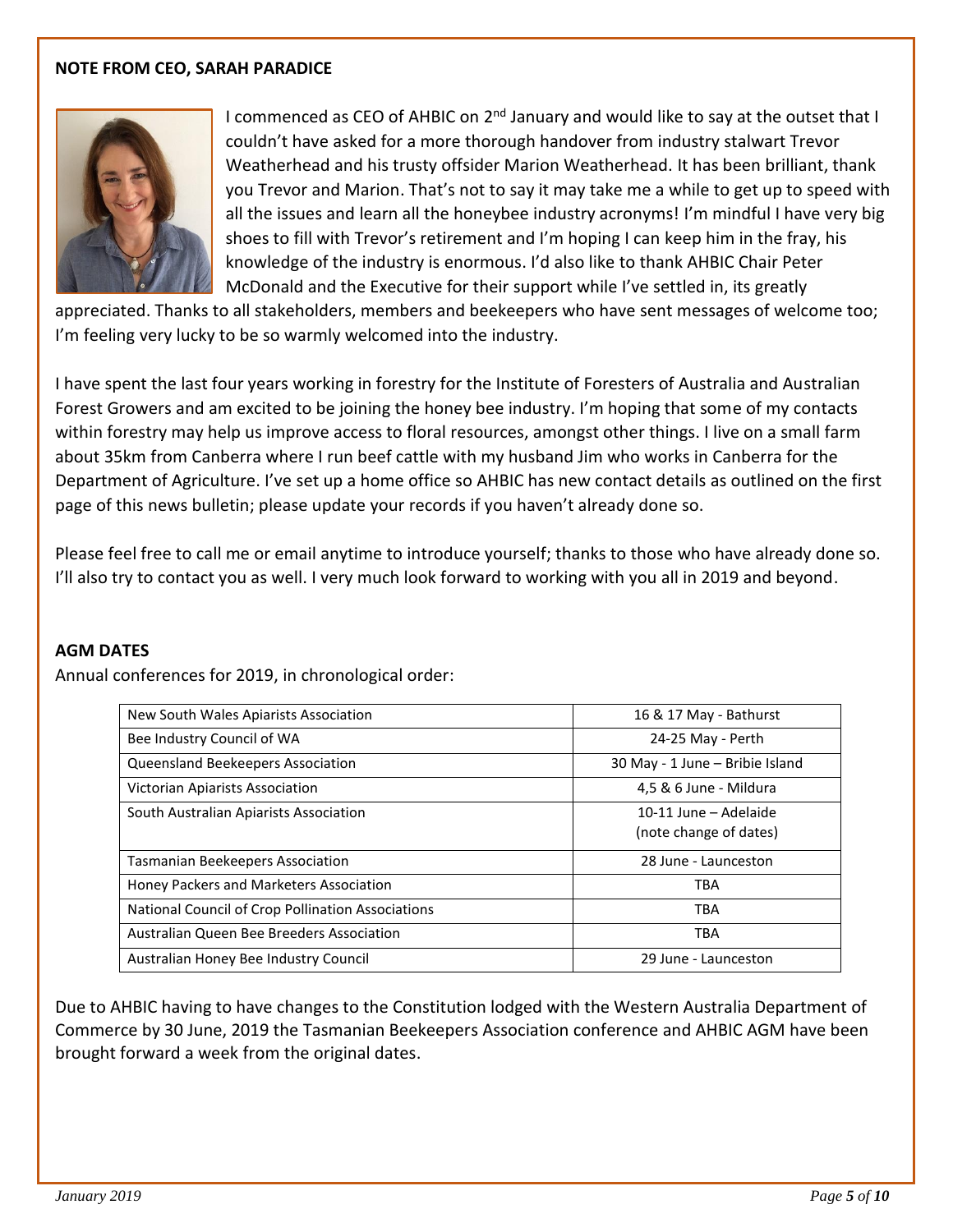#### **AUSSIE FARMS REPOSITORY MAP**

As you may be aware, a new website was launched in January this year called [Aussie Farms Repository.](https://www.aussiefarms.org.au/) The website includes an interactive map of '*factory farms, slaughterhouses and other animal exploitation facilities across Australia*' as claimed by Aussie Farms Repository. The map includes beekeeping operations. There has been widespread outrage from the agricultural industry and the Australian Honey Bee Industry Council joins other agricultural industries in voicing serious concern about the website.

The map unfairly targets a small number of beekeeping operations and poses serious risks to the honey bee industry which, as we all know, is vital for pollination and global food security.

The Australian Honey Bee Industry Council (AHBIC) strongly urges its members to follow [National Farmers](https://farmers.org.au/news/fighting-back-against-the-activist-farm-map/)  [Federation](https://farmers.org.au/news/fighting-back-against-the-activist-farm-map/) guidelines and three-point action plan should they find themselves listed on the Aussie Farms Repository Map:



Request removal here:<https://www.aussiefarms.org.au/about#contact> File a complaint here:<https://www.oaic.gov.au/individuals/how-do-i-make-a-privacy-complaint> You will need to provide Aussie Farms 30 days to respond before filing a complaint with the Commissioner.

AHBIC has written to the Minister for Agriculture and Water Resources urging prompt investigative action into Aussie Farms Repository, particularly considering their registered charity status and their activities which

- Encourage illegal trespass
- Breach privacy legislation
- Facilitate potential biosecurity incidences and the spread of pests and diseases

AHBIC urges members to follow guidelines released by [Meat and Livestock Australia](https://www.mla.com.au/news-and-events/industry-news/aussie-farms-online-map--advice-for-red-meat-producers/) in conjunction with the red meat industry and National Farmers Federation (NFF) should you find yourself dealing with trespassers:

- Call Crimestoppers or the police to report the intrusion
- Ensure the safety of your family, farmworkers and livestock
- Request that the trespassers identify themselves and explain why they are on your property
- Inform them the police have been called and calmly ask them to leave your property
- When able, compile a written record of what happened and update your Biosecurity records

Links to a few interesting (frustrating!) articles published by The Land newspaper recently:

- [Blair urges NSW police to act on animal activist group](https://www.theland.com.au/story/5876633/agencies-move-in-on-animal-activists-over-map/)
- [Questions from The Land to Aussie Farms Christopher Delforce](https://www.theland.com.au/story/5874459/aussie-farms-qa-with-christopher-delforce/?cs=4941)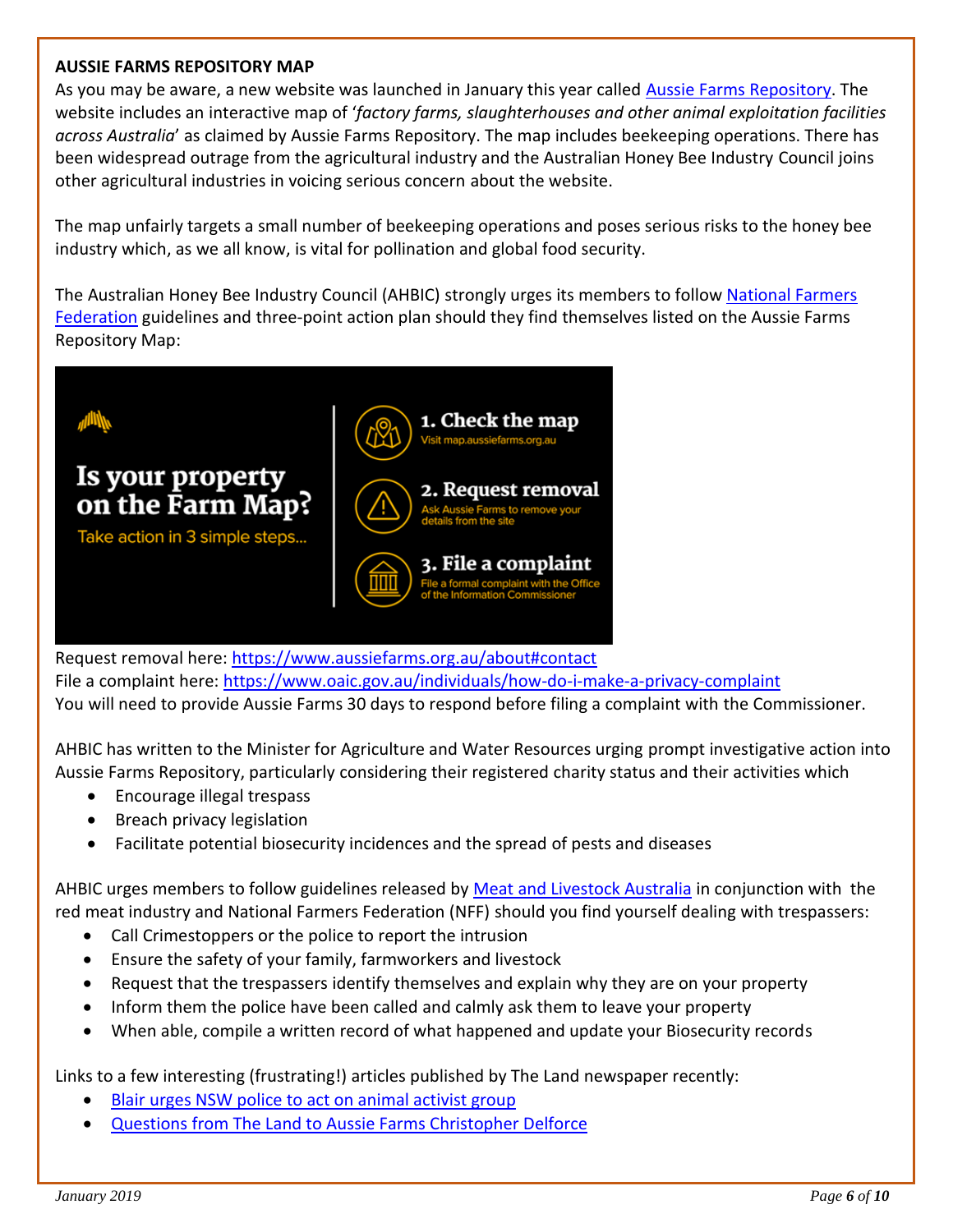#### **GENERAL NEWS AND LINKS**

- Tasmanian fires with the current bushfire emergency in Tasmania, there have been reports of beehive losses. Accurate numbers of hives lost are not yet known due to the ongoing situation. Our thoughts and best wishes to those affected by the fires
- A mānuka honey company is being prosecuted by New Zealand's food safety agency over claims it added artificial chemicals to its product. In the first case of its kind, the company is accused of adding synthetic chemicals – including one commonly used in tanning lotion – to honey it sold as "mānuka" See **[link](https://www.theguardian.com/world/2019/jan/31/new-zealand-brings-first-manuka-honey-prosecution-chemicals)** for full article
- Did you see the Great Australian Bee Challenge on ABC TV Catalyst? It is an interesting 2-part series where host Paul West challenges four families to successfully keep a honeybee hive, bringing the families up close with the latest science about bee brains, communication and behaviour. The first episode can be viewed on iview **[here](https://iview.abc.net.au/show/great-australian-bee-challenge)**
- Apimondia Newsletter please click **[here](http://www.apimondia.com/en/activities/newsletters)** to access Apimondia's Newsletters; No 10 is the most recent newsletter and includes a statement by Apimondia on honey fraud
- Almond industry needs more bees! Many of you may have seen the ABC report on the SA Country Hour: *Almond growers prepare for record harvest but more bees needed to keep industry buzzing* See link **[here](https://www.abc.net.au/news/rural/2019-01-21/almond-industry-booming-but-more-bees-needed/10724074)** for the full article
- Are you affected by the drought? The Minister for Agriculture and Water Resources issued a media release on 31 January 2019 *One stop shop for drought support* advising improved processes to make it easier to find out about and apply for drought assistance. National Farmers Federation has pulled together and verified the information on the website. For more information, please see the new website **[FarmHub](https://farmhub.org.au/)**
- As we all know, varroa mite is a parasite infecting honey bee colonies in every major beekeeping region in the world – except Australia. With the assistance of AHBIC Chair Peter McDonald, here's what Victoria is doing in the fight to keep our bees protected: **[news article](https://nam05.safelinks.protection.outlook.com/?url=https%3A%2F%2Fconnection.vic.gov.au%2Fbee-biosecurity-protecting-our-honey-and-crops-from-varroa-mite&data=02%7C01%7C%7C5fb0d85d14014f9c420f08d67e7a4b41%7C84df9e7fe9f640afb435aaaaaaaaaaaa%7C1%7C0%7C636835461046708028&sdata=1mrIs3y9y%2BMfVbG2VuTaYP9d9J8UAFe4J4CbhKBxzHo%3D&reserved=0)**
- London Honey Awards for those interested, the London Honey Awards are being held in London on 14-15 April 2019. The purpose of the awards is to inform honey-growers, honey producers, beekeepers, processors, and retailers to preserve and to ameliorate the quality of their branded product by promoting high-quality honey products in every aspect of the spectrum of its use and consumption. More information **[here](http://www.londonhoneyawards.com/)**
- Are you an avid photographer? You may be interested in the Fifth International Beekeeping Photography Competition. If so, more information can be found **[here](http://www.czs.si/objave_podrobno_czs/9816)**
- Still in its testing phase, scientists from Finland claim they are another step closer to the world's first insect vaccine to help bees fight American foulbrood. Read more **[here](https://www.npr.org/sections/thesalt/2018/12/07/674587061/worlds-first-insect-vaccine-could-help-bees-fight-off-deadly-disease)**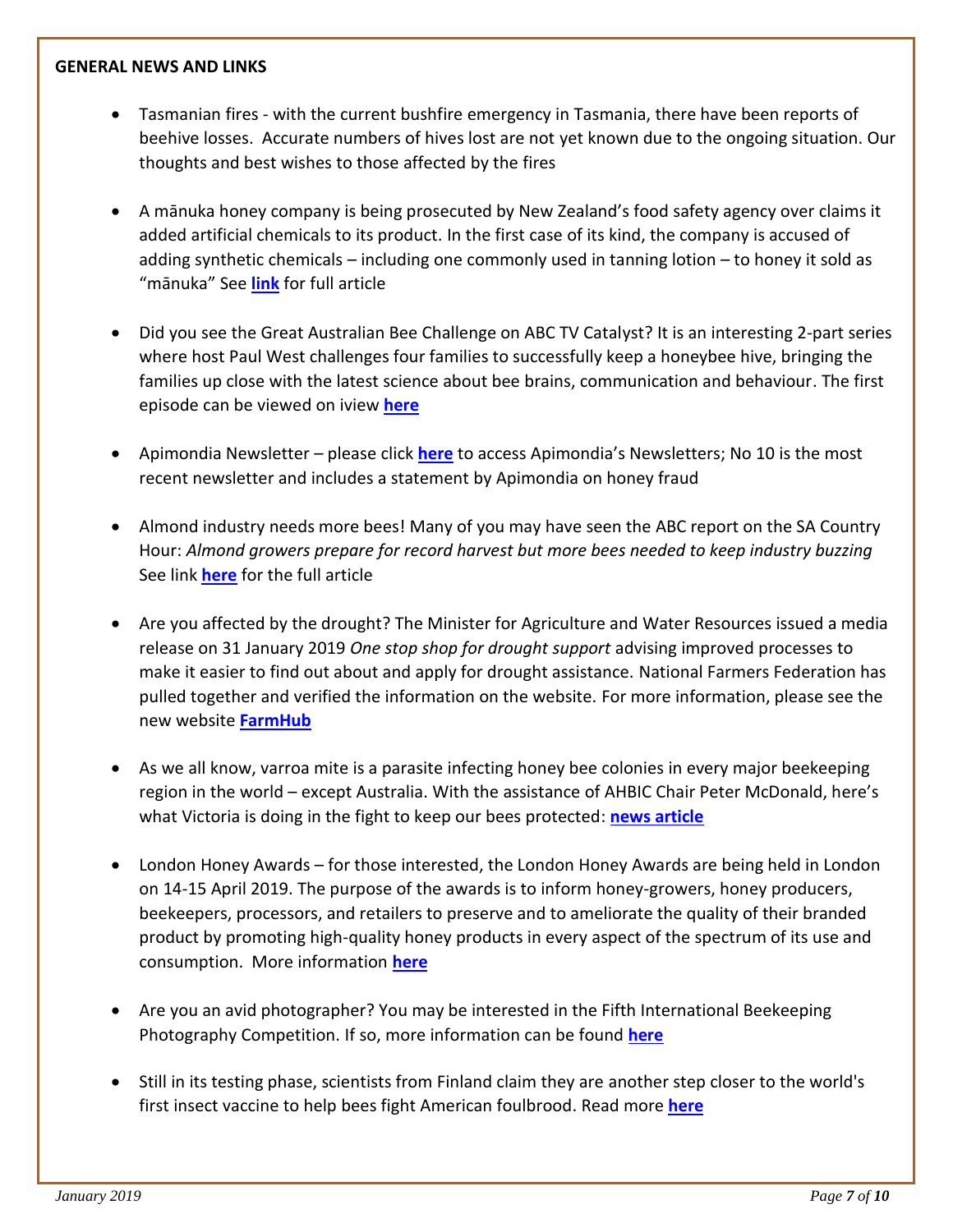#### **GENERAL NEWS AND LINKS contd.**

- Exporters of Non-Prescribed Goods please be advised there have been the following updates advised by Department of Agriculture and Water Resources:
	- $\circ$  changes have been made to the payment policy which affects those who make payments towards fees and charges imposed under exports and biosecurity legislation. The payment policy will be effective from 4 February 2019. Further details are available on the **[website](http://www.agriculture.gov.au/about/payments)**
	- $\circ$  Application for a government export certificate for non-prescribed goods application form has been updated to reflect the new national (single) mailbox for food exports. Please note that the previous 8 regional mailbox address have now been amalgamated into one mailbox nationally across all commodities—foodexports@agriculture.gov.au. The updated form has been published on the department's **[website](http://www.agriculture.gov.au/export/controlled-goods/non-prescribed-goods/forms/application-export-certificate)**
	- $\circ$  Air-cargo changes the Australian Government has announced new export screening requirements for air cargo, which will apply to all destinations from 1 March 2019. The department's **[website](http://www.agriculture.gov.au/export/from-australia/air-cargo-changes)** now contains information relevant to agricultural exporters which is additional to the information available on the website of the Department of Home Affairs
	- o Need further information? Please **[email](mailto::NPGExports@agriculture.gov.au)** the NPG program for assistance
- Qld Beekeepers Association reported earlier this month advising of the sad passing of Helen Arkadieff, wife of Murray Arkadieff. For those who knew her, you may be interested in the **[link](https://fortheloveofhelen.wixsite.com/website)** to a memorial site for Helen.

#### **NEW CHEMICAL REGISTRATIONS**

Application no.: 113492 Product name: Campbell Moxam 250SC Insecticide Active constituent/s: 250 g/L thiamethoxam Applicant name: Colin Campbell (Chemicals) Pty Ltd Applicant ACN: 000 045 590 Summary of use: For the control of African black beetle and billbug in recreational turf Date of registration: 11 December 2018 Product registration no.: 85516 Label approval no.: 85516/113492

Application no.: 113620 Product name: Titan Indoxacarb 150 EC Insecticide Active constituent/s: 150 g/L s-indoxacarb Applicant name: Titan Ag Pty Ltd Applicant ACN: 122 081 574 Summary of use: For the control of various species of insect pests in cotton Date of registration: 12 December 2018 Product registration no.: 85561 Label approval no.: 85561/113620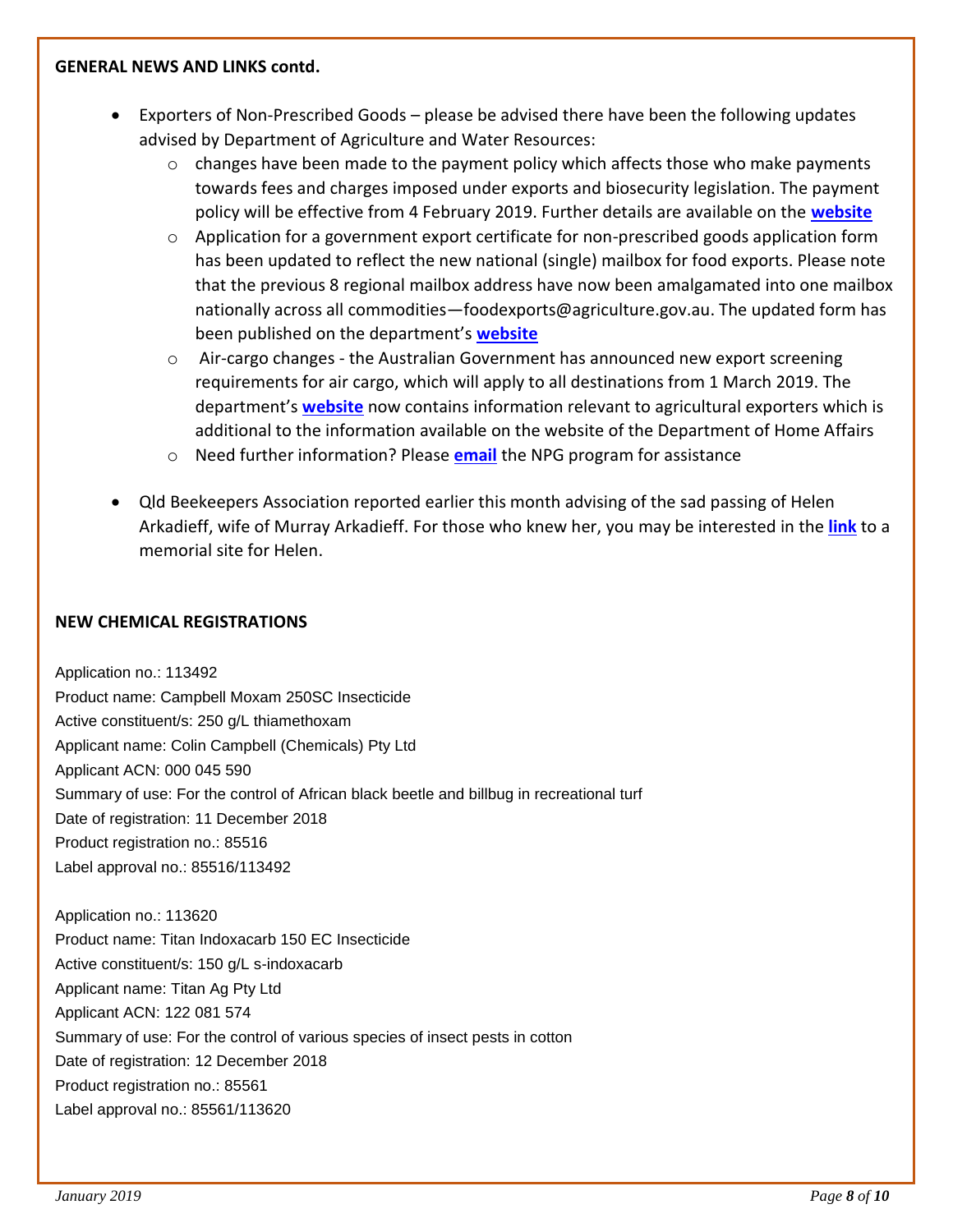#### **NEW CHEMICAL REGISTRATIONS contd.**

Application no.: 115996 Product name: Butler 150EC Insecticide Active constituent/s: 150 g/L s-indoxacarb Applicant name: Ruralco Holdings Limited Applicant ACN: 009 660 879 Summary of use: For the control of various species of insect pests in adzuki beans, chickpeas, cotton, faba beans, mung beans and soybeans Date of registration: 13 December 2018 Product registration no.: 86540 Label approval no.: 86540/115996

Application no.: 117729 Product name: Mission Ellias 300 EC Insecticide Active constituent/s: 300 g/L alpha-cypermethrin Applicant name: Mission Bell Holdings Pty Ltd Applicant ACN: 149 573 651 Summary of use: For control of insect pests of cereals, cotton, grain legumes, oilseeds, pastures, pome and stone fruits, trees and ornamentals, tobacco and vegetables Date of registration: 21 December 2018 Product registration no.: 87186 Label approval no.: 87186/117729

Application no.: 115591 Product name: Farmalinx Swoop Insecticide Active constituent/s: 150 g/L s-indoxacarb Applicant name: Farmalinx Pty Ltd Applicant ACN: 134 353 245 Summary of use: For the control of various species of insect pests in adzuki beans, chickpeas, cotton, faba beans, mung beans and soybeans Date of registration: 21 December 2018 Product registration no.: 86371 Label approval no.: 86371/115591

Application no.: 117017 Product name: Le-Mat 290 SL Insecticide Active constituent/s: 290 g/L omethoate (an anticholinesterase compound) Applicant name: Arysta Lifescience North America LLC Applicant ACN: N/A Summary of variation: To add control of various mites and insect pests in pastures Date of variation: 20 December 2018 Product registration no.: 45672 Label approval no.: 45672/117017